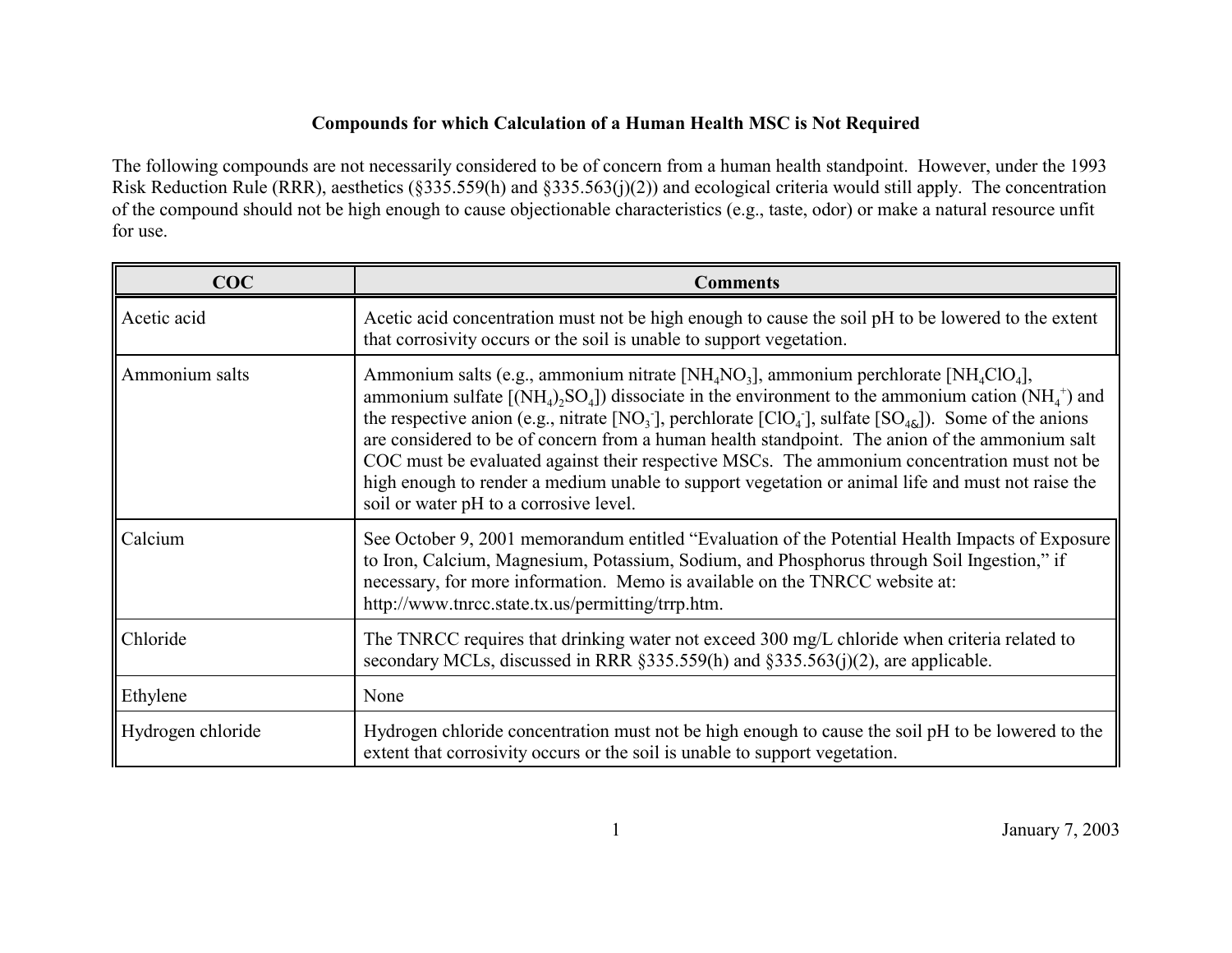| COC               | <b>Comments</b>                                                                                                                                                                                                                                                                                                                   |
|-------------------|-----------------------------------------------------------------------------------------------------------------------------------------------------------------------------------------------------------------------------------------------------------------------------------------------------------------------------------|
| Iron              | See October 9, 2001 memorandum entitled "Evaluation of the Potential Health Impacts of Exposure<br>to Iron, Calcium, Magnesium, Potassium, Sodium, and Phosphorus through Soil Ingestion" for<br>more information. Memo is available on the TNRCC website at:<br>http://www.tnrcc.state.tx.us/permitting/trrp.htm.                |
|                   | Please note that further evaluation may be necessary if iron is present in soil at very high<br>concentrations (>70,000 mg/kg for residential; >292,000 mg/kg for commercial/industrial sites).                                                                                                                                   |
|                   | The TNRCC requires that drinking water not exceed 0.3 mg/L iron when criteria related to<br>secondary MCLs, discussed in RRR $\S 335.559(h)$ and $\S 335.563(i)(2)$ , are applicable.                                                                                                                                             |
| Limonene, d-      | Limonene, although used as a pesticide, is also employed as a food additive and is nontoxic to<br>humans.                                                                                                                                                                                                                         |
| Magnesium         | See October 9, 2001 memorandum entitled "Evaluation of the Potential Health Impacts of Exposure<br>to Iron, Calcium, Magnesium, Potassium, Sodium, and Phosphorus through Soil Ingestion," if<br>necessary, for more information. Memo is available on the TNRCC website at:<br>http://www.tnrcc.state.tx.us/permitting/trrp.htm. |
| Phosphorus, total | See October 9, 2001 memorandum entitled "Evaluation of the Potential Health Impacts of Exposure<br>to Iron, Calcium, Magnesium, Potassium, Sodium, and Phosphorus through Soil Ingestion," if<br>necessary, for more information. Memo is available on the TNRCC website at:<br>http://www.tnrcc.state.tx.us/permitting/trrp.htm. |
| Potassium         | See October 9, 2001 memorandum entitled "Evaluation of the Potential Health Impacts of Exposure<br>to Iron, Calcium, Magnesium, Potassium, Sodium, and Phosphorus through Soil Ingestion," if<br>necessary, for more information. Memo is available on the TNRCC website at:<br>http://www.tnrcc.state.tx.us/permitting/trrp.htm. |